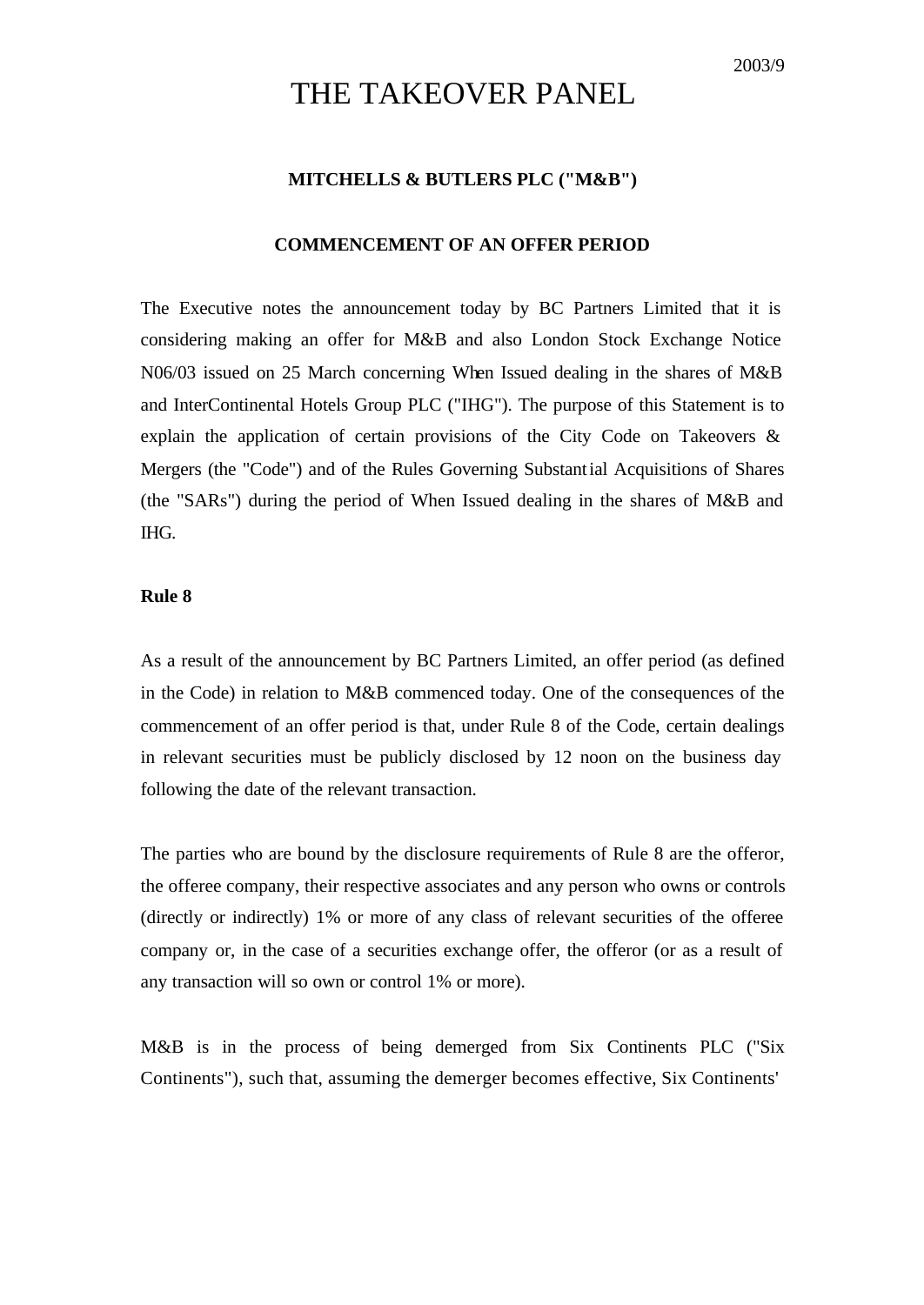shareholders at the relevant time will cease to hold shares in Six Continents and will instead receive proportionate interests in two new successor companies, M&B and IHG. Dealings in the equity share capital of Six Continents in the period until the demerger becomes effective will, accordingly, affect the relevant person's interest in the shares of M&B (and also IHG) following the demerger becoming effective.

As a consequence, the Executive has determined that both the existing shares in Six Continents and the When Issued shares in M&B should be "relevant securities" in relation to the M&B offer period for the purposes of Rule 8 of the Code. Dealings in the relevant securities of either company will therefore need to be disclosed in accordance with Rule 8 by those persons bound by the disclosure requirements of Rule 8 in relation to M&B.

Rule 8.3 requires the disclosure of dealings in relevant securities by any person, whether or not an associate, who owns or controls (directly or indirectly) 1% or more of any class of relevant securities of an offeree company or as a result of any transaction will so own or control 1% or more ("1% holders"). In determining those persons who will be 1% holders in relation to M&B for the purposes of Rule 8.3, the Executive considers that a relevant person's percentage holding in the When Issued shares of M&B should be aggregated with that person's percentage holding in Six Continents' shares at the time, since (as referred to above) a holding in Six Continents' shares will, at the time the demerger becomes effective, translate into an equivalent holding in M&B shares.

By way of example, a person that holds 0.5% of Six Continents shares and acquires 0.8% of the When Issued shares of M&B will be treated as being a 1% holder in relation to M&B for the purposes of Rule 8.3, notwithstanding that he does not hold 1% in either stock individually.

Six Continents itself is already in an offer period following an announcement made by CVC Capital Partners Limited on 10 March. However, because a holding of When Issued shares in M&B does not translate into an effective holding in Six Continents, it will not be necessary to aggregate holdings in M&B's When Issued shares with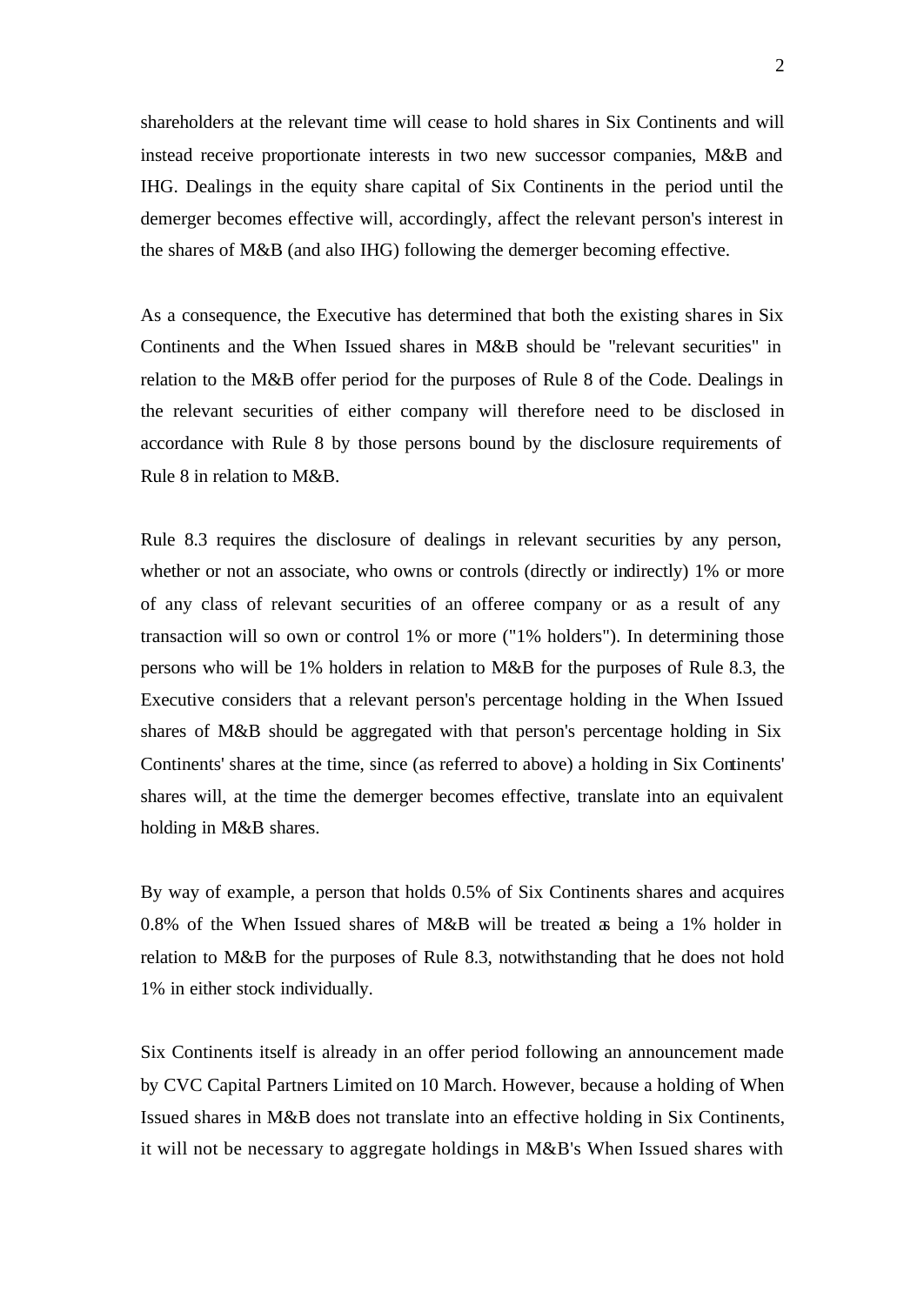holdings in Six Continents' shares in determining whether a person is a 1% holder in relation to Six Continents alone. On the above example, therefore, the person would not be a 1% holder in relation to Six Continents. Similarly, it will not be necessary to take into account holdings and dealings in the When Issued shares of IHG in determining whether a person is a 1% holder in relation to Six Continents or M&B.

Where a person is required to make a disclosure in accordance with Rule 8, any such disclosure must include full details of the relevant dealing and of the resultant total amount of relevant securities owned or controlled (including full details of all open option or derivative positions held) by the person making the disclosure. In the case of a 1% holder in M&B, such a disclosure will accordingly have to include full details of that person's interests in the relevant securities of both M&B and Six Continents. Where the person is also a 1% holder in relation to Six Continents, the disclosure should also make it clear that it relates to both Six Continents and M&B.

### **The SARs**

Subject to certain exceptions, the SARs restrict the speed with which a person may increase his holding of shares and rights over shares to an aggregate of between 15% and 30% of the voting rights of a company. The SARs also require accelerated disclosure of acquisitions of shares or rights over shares relating to such holdings.

The Executive considers that the SARs will apply to both M&B and IHG during the period of When Issued dealings in relation to those companies. As in the case of Rule 8 disclosures above in relation to M&B, in determining the relevant percentage interest that a person has in relation to either M&B or IHG for the purposes of the SARs, the Executive considers that a person's percentage holding in the When Issued shares of M&B or IHG, as appropriate, should be aggregated with that person's percentage holding in Six Continents' shares at the time.

By way of example, therefore, a person that holds 12% of Six Continents shares and acquires 7% of the When Issued shares of IHG will be treated as being a 19% holder in relation to IHG for the purposes of the SARs. Holdings of When Issued shares in